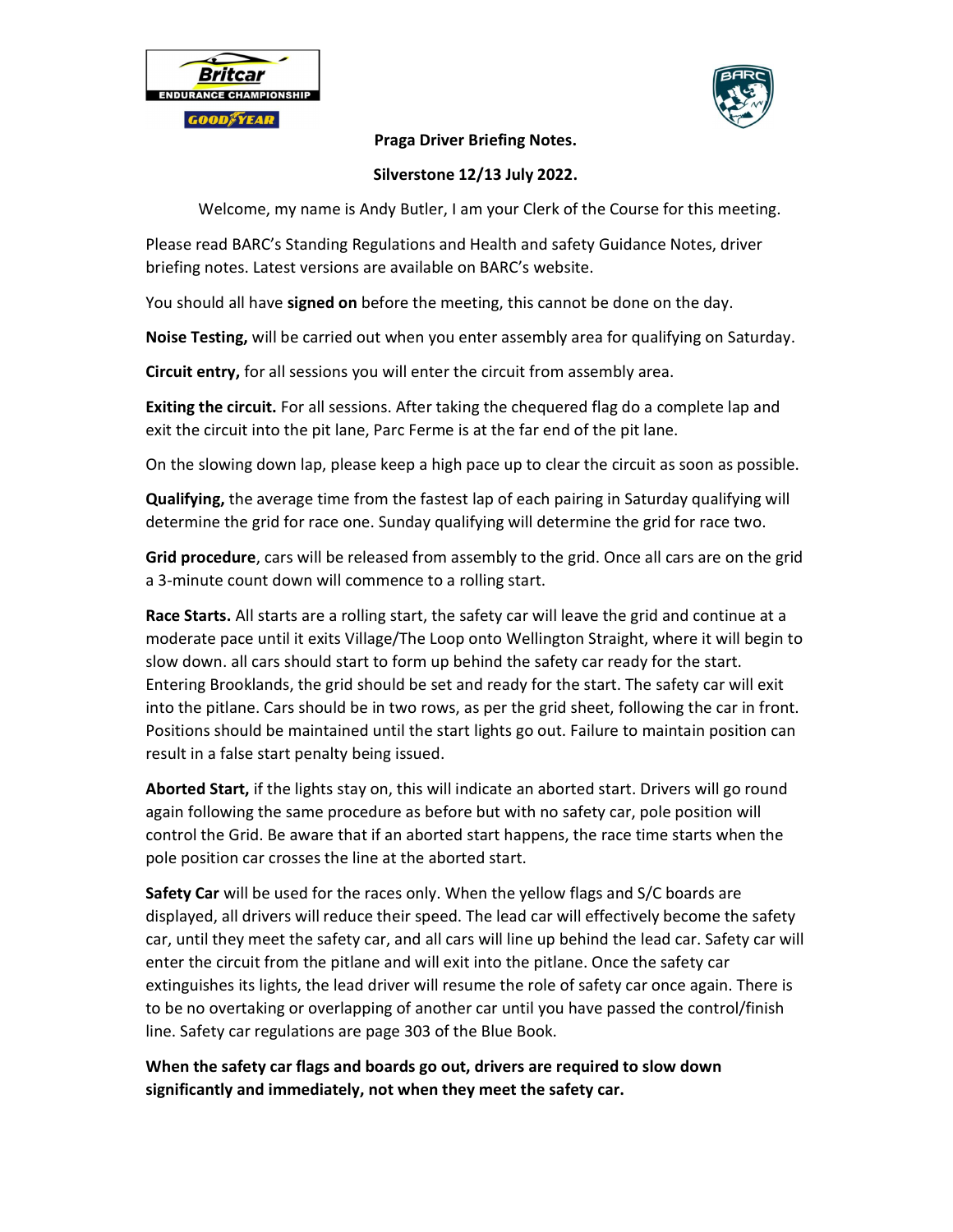



The pitlane will remain open during safety car periods. No refuelling can take place during safety car periods.

Mandatory Pit Stop. It is your responsibility to know the pit stop regulations. The Britcar staff are allowed to answer your questions on pit stop regulations. They are also Judges of Fact for pit stops.

Pit stop time is taken from the pit in timing line to pit out timing line, beam to beam time is 30.2 seconds @ 40kph. Pitlane speed limit is 40Kph.

When exiting the pitlane please take extra care when rejoining the circuit. Do not cross the white blend line on exit.

The pit window will open 20 minutes after the race start and close 35 minutes after the race start.

Track Limits, Judges of fact will be positioned at the exit of Copse, exit of Stowe and exit of Club. In qualifying you will have the lap time removed, if it's your quickest.

In the race the following penalties will be applied.

First offence, no action.

Second offence, black and white warning flag, via start line signal and digital board.

Third offence, 5 second time penalty.

Forth offence, 10 second time penalty.

Fifth offence drive thru/30 second time penalty.

Sixth offence, disqualification from race.

Live snatch is available at this circuit. Please pay attention to light and flag signals.

Flags are supplemented with digital lights at this circuit, digital lights have the same meaning and authority as flags.

Timing. There will be no grid sheets or results produced on paper at the event and you are advised that these can be found on the TSL website at www.tsl-timing.com. You should make sure that you are aware of your grid position before going to the grid.

Judicial/Camera cards. Please remember to deposit camera cards in the dedicated box in Parc fermé.

If you are requested to come and see me or want me to look at your camera footage, I will be in the clerk's office 2nd floor of race control.

Protests/Appeals must be lodged electronically to me abutler.barc@gmail.com or the secretary of the meeting, Michelle Harland at mharland.barc@gmail.com

## Things to note.

Start line is under the gantry lights. Control/finish line is in front of race control.